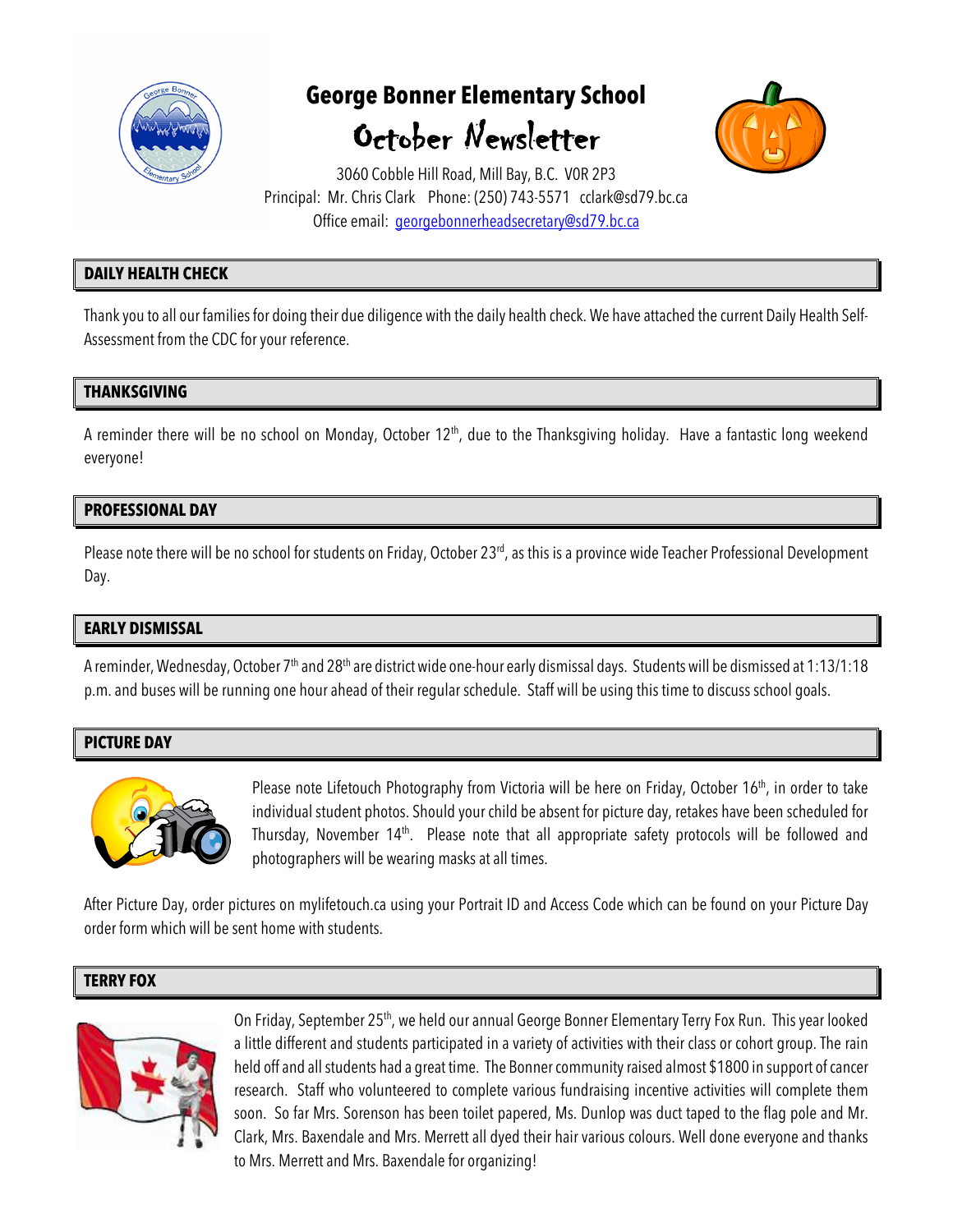#### **HALLOWEEN**

Although it is still unclear what Halloween will look like this year, I have listed a few safety reminders should your child be Trick or Treating. Children do not always have the skills to be safe in traffic. Many children have difficulty judging speed and distance and concentrate for only short periods of time. This will be especially true with the added excitement of Halloween. In addition, there will be many strangers on the street on Halloween night. Here are some tips to help keep your child safe:

- Teach your child road safety rules and to look, listen and think about traffic!
- Know where they are! Know what they are doing! Know who they are with!
- Teach your child about personal safety and talking to strangers.
- Teach them to not go with or accept anything from someone they do not know.

# **COPS FOR CANCER**

On Wednesday, September 30<sup>th</sup> the Cops for Cancer Tour de Rock team visited George Bonner Elementary. The students met the riders outside in our school parking lot to cheer them on as they arrived. The riders took a moment to introduce themselves and they explained the purpose of the ride. Thanks to your generous donations, we were able to donate \$750 to help support children fighting cancer to attend Camp Good Times in Shawnigan Lake.

# **FACEBOOK AND WEBSITE**

George Bonner has a Facebook page and a website. We will be updating both regularly to help keep you up to date on important dates and events at Bonner. The website address is http://georgebonner.sd79.bc.ca The Facebook page is George Bonner Facebook Page

## **LOST AND FOUND**

Each day there are items left in various locations around the school. These items are collected and placed in the lost and found area near the entrance to the Multipurpose Room. If you are missing any items please have your child check this area or call the school. We encourage parents to label all items to decrease the amount of unclaimed belongings. The PAC has an ongoing fundraiser through Mabels Labels - www.campaigns.mabelslabels.com

## **E-MAIL ADDRESSES & CONTACT INFORMATION**

A reminder that the vast majority of George Bonner notices are sent home electronically. If you have not given us your e-mail address or if it has changed, please contact the school. Please also ensure you have updated the office of any contact information that may have changed. You can give us this information by emailing the office at georgebonner headsecretary@sd79.bc.ca or by filling in the change form and returning it to the office. If you require a second contact on the email list please contact the office as well.

#### **FSA**

Please note that this year's Foundation Skills Assessment for grade 4 and 7 students has been postponed until January. More information regarding the testing will be sent home after the winter break.

**PAC**

This year PAC meetings are being held via zoom. All parents are welcome to attend these meetings. A link will be sent out closer to this month's meeting date of Tuesday, October 20<sup>th</sup>.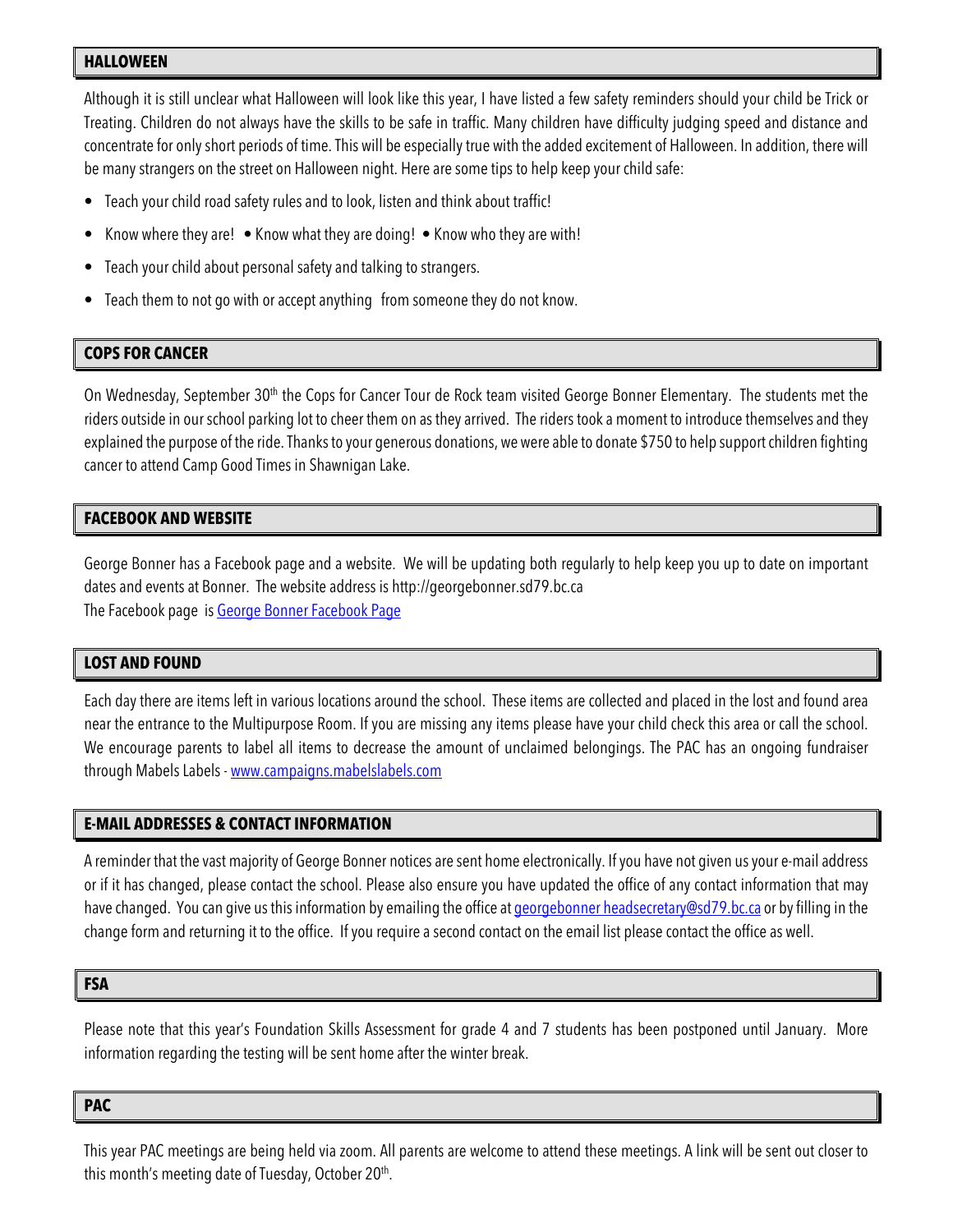## **FROM THE LIBRARY**

The library is still undergoing a switch to a new software, with the goal of being totally functioning as soon as possible. The new software will allow children grades 3 and up, to search the catalogue, request, and put a hold on any title in the library. We are very excited about the new software. Book exchanges are occurring but without the use of the software, so it is slow going.

The catalogue is accessible on the Bonner website, as children can search the catalogue, unfortunately the catalogue is not completely accurate which is the hurdle the Technology Department is trying to solve.

The library experience will be different from previous years, as it is a common area available to entire school population, making it a safe environment will take time, and careful planning. Covid-19 protocol for laminated surfaces will be followed to ensure the safety of the students.

#### **GARDEN HOUSE BOOK SALE AT BONNER**

Due to uncertainties surrounding the pandemic, the annual October book sale will not take place this year at Bonner. We are, however, continuing to receive book donations for next year's sale. For more information please visit www.gardenhousefoundation.wordpress.com

Grants from the permanent fund will be given before December as usual to Cowichan Family Life, Cowichan Women Against Violence and the Duncan and District S.P.C.A.

Thanks again to everyone in the Bonner School community who has supported the sale in the past. Best wishes to you all for a safe and healthy school year.

#### **INDIGENOUS EDUCATION**

Uy'skweyul! Tansi! Welcome to another fantastic year of growth and learning. Indigenous education staff work throughout the district to foster inclusive classrooms where every student feels a sense of belonging and experiences academic success.

As you may know, in 2017, the Federal Government changed from using the term Aboriginal people to using Indigenous Peoples when referring to First Nations, Métis & Inuit peoples. This change acknowledges the rights of Indigenous Peoples as outlined in the UN Declaration of the Rights of Indigenous Peoples. https://www.un.org/development/desa/indigenouspeoples/wp-content/uploads/sites/19/2018/11/UNDRIP\_E\_web.pdf It will take us some time to transition to the new language so you may see the terms Indigenous and Aboriginal both used.

If your child has Indigenous ancestry -First Nations, Métis or Inuit, (documentation is NOT required) and if you would like to self-identify, please see the school secretary for a self-identification form. Each year your child will be funded for and included in Indigenous Education programs. Almost all programs will be delivered in the regular classroom, to ALL students. You will be asked to give permission for any activities offered outside of the regular class.

You can opt out of Indigenous Education services any time by notifying the Indigenous Education staff in person or in writing either at your school or through the district office 250 748 0321 ext 235, ined@sd79.bc.ca Please go to http://abed.sd79.bc.ca/faq/ for more information.